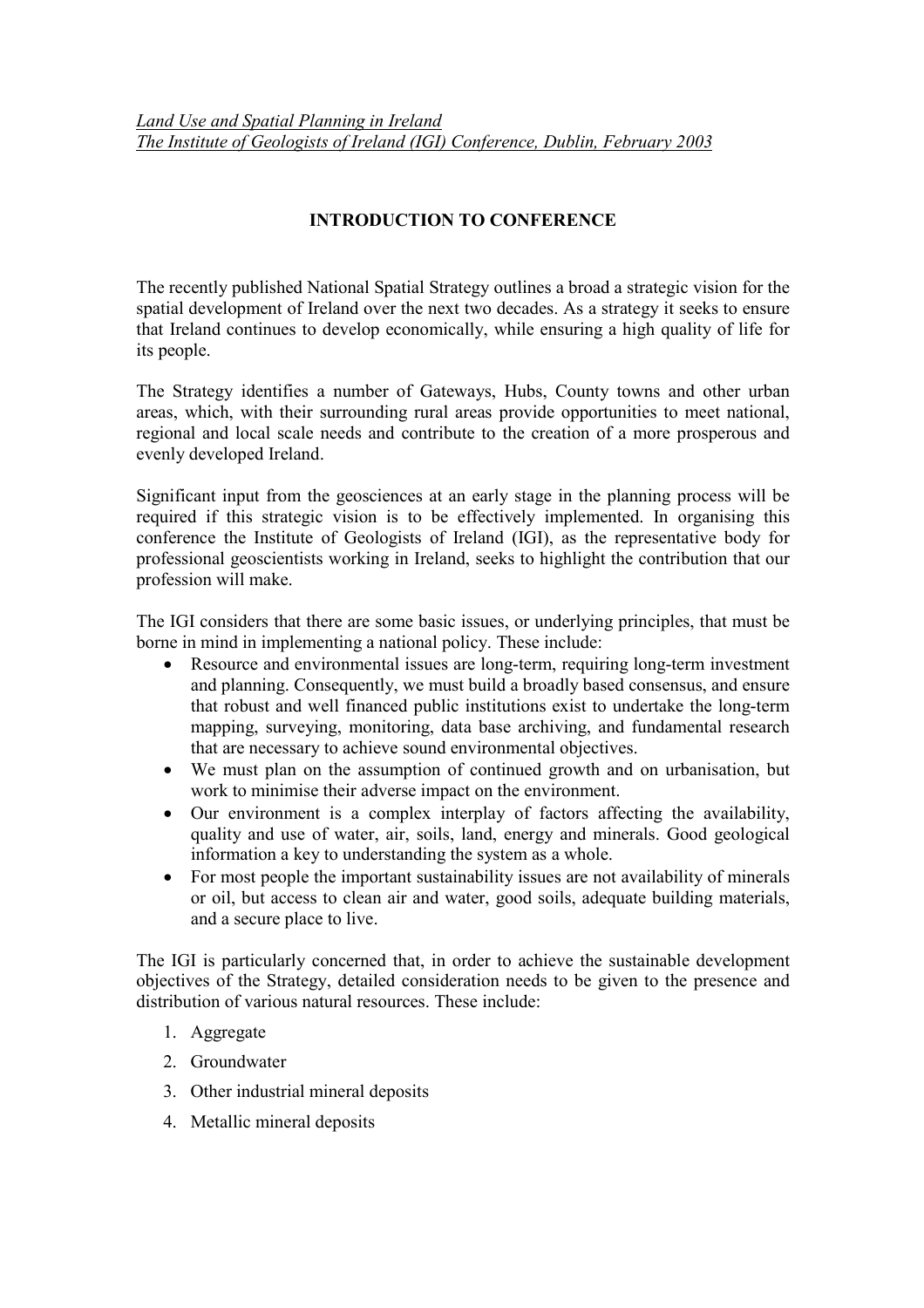## Land Use and Spatial Planning in Ireland The Institute of Geologists of Ireland (IGI) Conference, Dublin, February 2003

Natural resources are of fixed location. Consequently their distribution should be assessed by appropriate surveys before development plans for an area are implemented. In particular, groundwater must be protected from contamination; aggregate cannot be quarried in built up areas. Both are essential to development and their low value to weight ratio makes it uneconomic to transport them over long distances. Development should also be avoided in areas of known deposits of other industrial minerals, and of metallic minerals, so as to allow their extraction.

The importance of some of these issues can be illustrated as follows: It takes 300 tonnes of rock aggregate to build the average house, and about 150,000 tonnes to build 1 kilometer of motorway. In the past decade the national requirement for aggregates has grown by over 300%, an increase of 3,000,000 tonnes per annum or the equivalent of 4 to 5 large quarries each year. For this material to be economically developed it must be located close to where it will be used.

Consequently each Gateway and Hub will need:

- To identify the location and extent of their aggregate resources.
- To study and plan for the future demand for aggregate.
- To limit housing, and other developments, in areas identified as resource areas.

Our groundwater is our most vital earth resource; it is also the most ubiquitous. However, less than 1% of the world's water is potentially available for human consumption. The bulk of that is hosted in aquifers in surficial sediments and rocks. The key challenges are:

- To ensure the conservation of present groundwater quality
- To improve the quality in some instances
- To assure future high-quality water supplies in ways that are physically sustainable and affordable.

The increasing urbanisation and industrialisation of the proposed Gateways and Hubs will, unless it is properly planned, have adverse impact on these groundwater resources. This at a time when we have an increasing need to develop those resources. In order to minimise these problems we need to accelerate the systematic study of our national groundwater aquifer system which is currently underway.

The disposal of waste is a clearly related issue. It is a fact of life that waste from agricultural, industrial, municipal and household activities will continue to be generated. This will need to be managed. The most like options are a combination of recycling, landfill and incineration. For proper planning, suitable lands must be identified and retained for such activities.

A high quality natural and built environment is another key objective of the Strategic Plan. If this is to be achieved then we will need to understand and take cognisance of